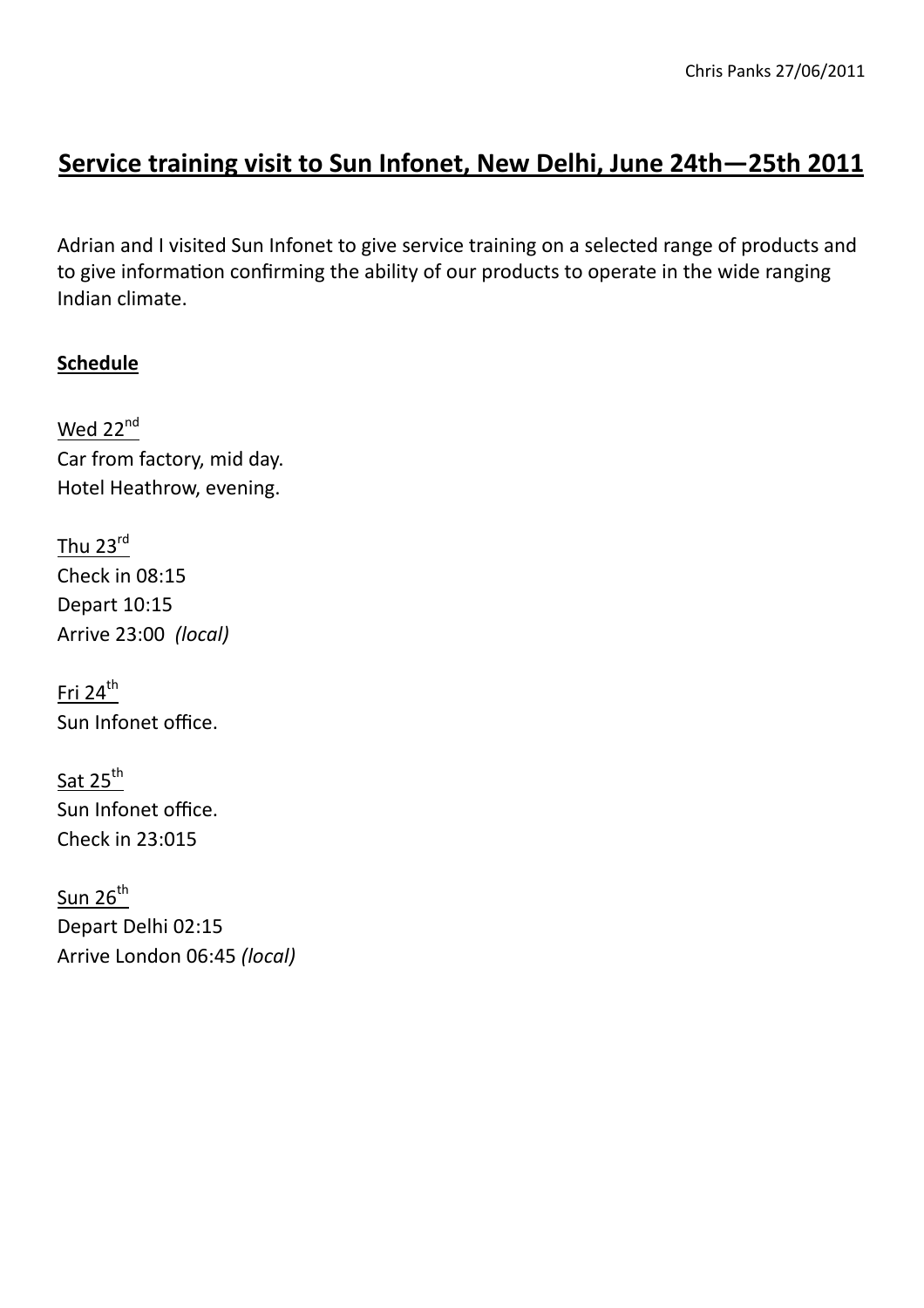## **Sun Infonet**

The office is in Naraina, a half hour, eleven mile drive north of the airport, in west New Delhi. The area looks very poor and run down but is average for the city although contrasting strongly with local pockets of affluence.



Occupying the ground floor, Sun Infonet have ample reception, office and storage space.





We were asked to inspect their workshop facilities and suggest improvements but found the shop to be large, well lit and well equipped.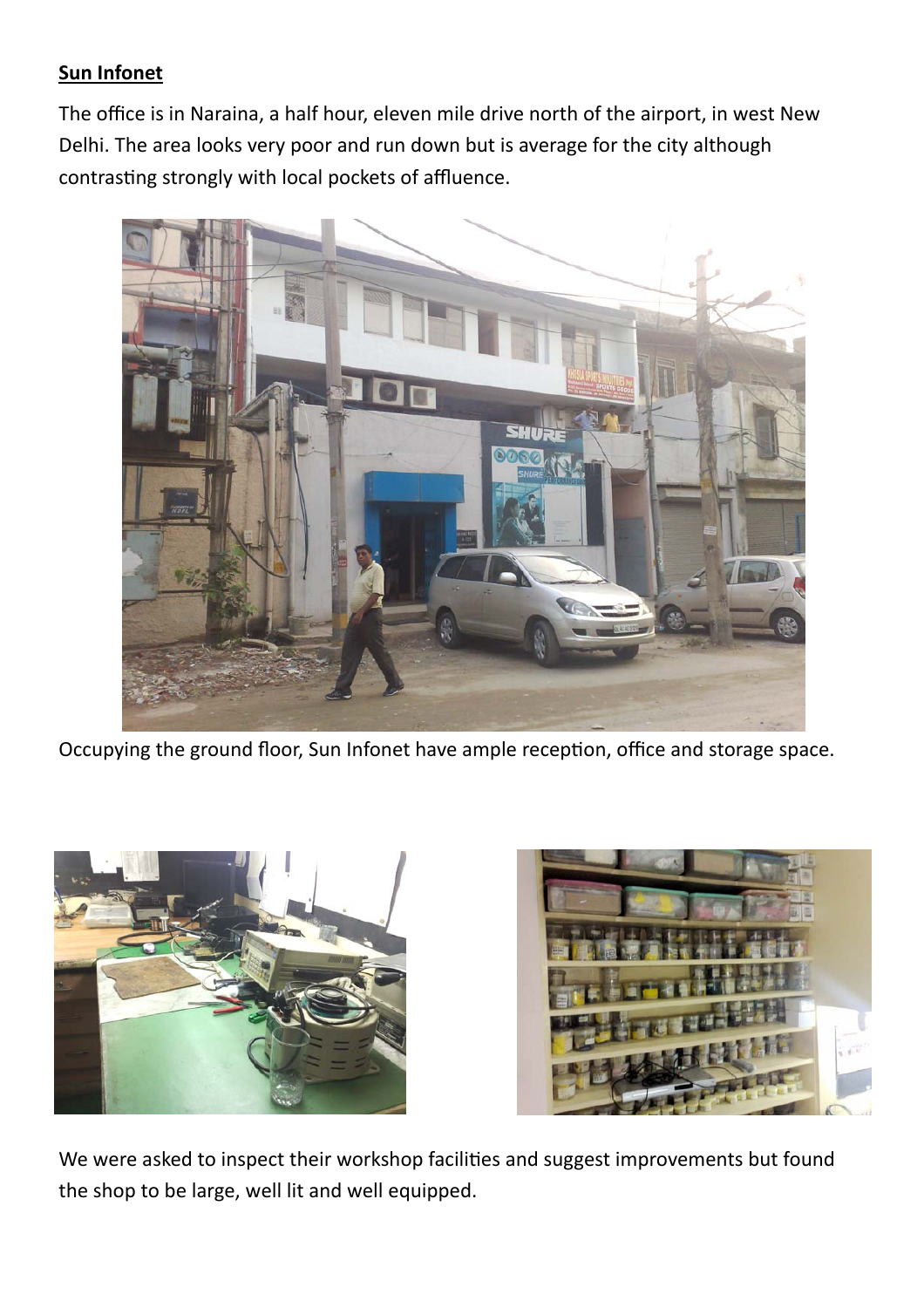

*Adrian with KC Pant, Sun Infonet's senior engineer. KC has a background in analogue and digital industrial control systems as well as audio.* 



*KC is our primary technical contact at Sun Infonet.* 



*Sun Infonet's new ApplicaƟon Manager, Vijay (far right) with KC and dealers and engineers from west, east and south India.* 

*Note the air-conditioning. It was struggling a bit with 47C<sup>o.</sup>*